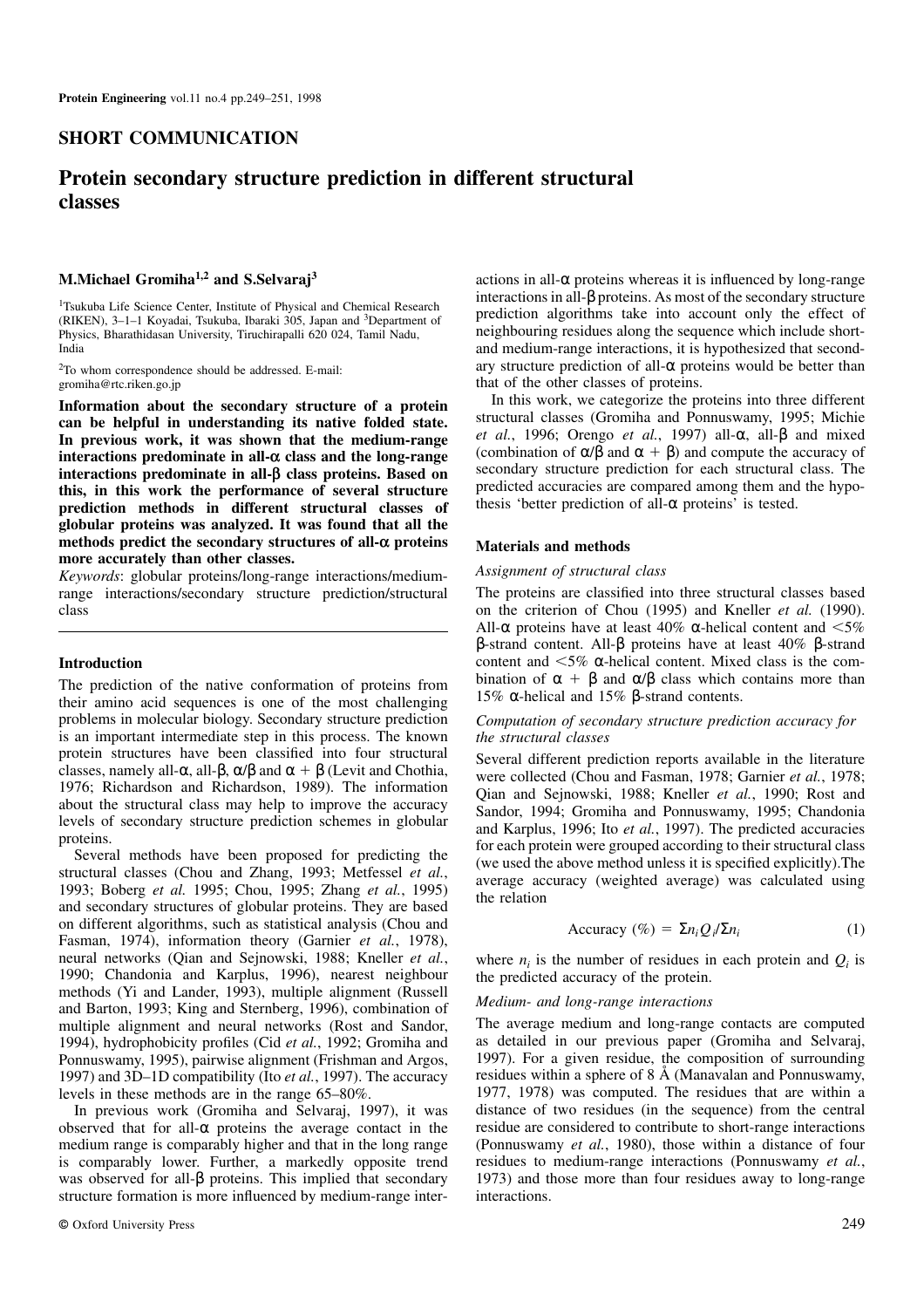| Table I. Accuracy of prediction in different structural classes with eight methods |  |  |  |  |  |
|------------------------------------------------------------------------------------|--|--|--|--|--|
|                                                                                    |  |  |  |  |  |

| Method                                                        | All- $\alpha$ | All- $\beta$ | Mixed       |
|---------------------------------------------------------------|---------------|--------------|-------------|
| Chou and Fasman (1974) (statistical analysis)                 | 62.2          | 49.5         | 55.3        |
| Garnier et al. (1978) (information theory)                    | 61.9          | 58.2         | 58.1        |
| Qian and Sejnowski (1988) (neural network)                    | 67.0          | 64.0         | 64.0        |
| Kneller <i>et al.</i> (1990) (enhanced neural network)        | 79.0          | 70.0         | 64.0        |
|                                                               | 94.0 (3ICB)   | 79.0 (2KAI)  | 73.0 (3PGM) |
| Rost and Sandor (1994) (neural network, PHD)                  | 80.8          | 68.8         | 72.4        |
| Gromiha and Ponnuswamy (1995) (hydrophobicity profile method) | 84.1          | 83.6         | 79.8        |
|                                                               | 97.2 (1PPT)   | 88.5 (1APR)  | 86.2 (1BP2) |
| Chandonia and Karplus (1996) (neural network)                 | 71.1          | 66.3         | 66.9        |
| Ito <i>et al.</i> $(1997)$ $(3D-1D$ compatibility)            | 74.5          | 70.6         | 67.3        |
|                                                               | 86.0 (2SPC)   | 75.2 (2PCD)  | 78.6 (2NAC) |

The maximum predictive accuracy of a protein reported by three methods is given in the second row with the protein name: 3ICB, calcium binding protein; 2KAI, kallikrein A; 3PGM, phosphoglycerate mutase; 1PPT, avian pancreatic polypeptide; 1APR, acid protease; 1BP2, phospholipase A2; 2SPC, spectrin; 2PCD, protocatechuate 3,4-dioxygenase; 2NAC, NAD-dependent formate dehydrogenase.

**Table II.** Average short-, medium- and long-range contacts in different structural classes of globular proteins

| Class                                  | $N_{\rm p}$    | $N_{\rm r}$          | Average residue contacts |                         |                         |  |  |
|----------------------------------------|----------------|----------------------|--------------------------|-------------------------|-------------------------|--|--|
|                                        |                |                      | Short                    | Medium                  | Long                    |  |  |
| All- $\alpha$<br>All- $\beta$<br>Mixed | 14<br>16<br>33 | 1728<br>2353<br>6810 | 3.951<br>3.950<br>3.965  | 2.802<br>0.921<br>1.902 | 2.361<br>5.201<br>3.982 |  |  |

 $N_p$  and  $N_r$  are the number of proteins and number of residues in each structural class, respectively.

### **Results and discussion**

The average predicted accuracy of all the three structural classes with different methods are given in Table I. It can be seen that the 3D–1D compatibility method predicts a maximum of 86% (2SPC) in the set of all- $\alpha$  proteins, better than the other two structural classes. Also, the algorithm with the enhanced neural network and the hydrophobicity profile method predict the α-helical segments in all-α proteins with a highest accuracy of 94% (3ICB) and 97% (1PPT), respectively. The highest levels of accuracy for all-β proteins are 75.2, 79.0 and 88.5%, respectively, less than 10% of that of all- $\alpha$  proteins.

The medium- and long-range interactions computed for all three structural classes are given in Table II. It can be seen that average residue contacts in the medium-range are greater in the all- $\alpha$  proteins than the all- $\beta$  proteins, whereas average long-range contacts are greater for the all-β type proteins.

The average predicted accuracy levels of all the structural classes by different methods are displayed in Figure 1. From this figure (and also from Table I) we observe that all the methods predict the secondary structures of the all- $\alpha$  class better than those of the other classes. The enhanced neural network method (Kneller *et al.*, 1990) and the PHD algorithm (Rost and Sandor, 1994) predict with a difference of 9%. Also other methods predict about 5% greater accuracy in the all-α class.

Recently, Fiser *et al.* (1997) stressed the importance of long-range interactions for protein structure prediction. They compared the predictive accuracies of secondary structures by different methods. The results for helices and strands are given in Table III. It can be seen that the helical segments are predicted better than β-strands. The ALB method (Ptitsyn and



**Fig. 1.** Average predictive accuracy levels of the three structural classes of globular proteins by eight different methods. Black, all-α; white, all-β; hatched, mixed. CF, Chou and Fasman (1978); GOR, Garnier *et al.* (1978); QS, Qian and Sejnowski (1988); KCL, Kneller *et al.* (1990); PHD, Rost and Sandor (1994);GP, Gromiha and Ponnuswamy (1995); CK, Chandonia and Karplus (1996); IMN, Ito *et al.* (1997).

|  |  |  |  | Table III. Predicted accuracy of helices and strands by different methods |  |
|--|--|--|--|---------------------------------------------------------------------------|--|
|  |  |  |  |                                                                           |  |

| Method                         | Helices | <b>Strands</b> |
|--------------------------------|---------|----------------|
| Chou and Fasman (1974)         | 64.45   | 60.01          |
| Deleage et al. (1988)          | 67.62   | 64.1           |
| Garnier et al. (1978)          | 64.47   | 62.97          |
| Ptitsyn and Finkelstein (1983) | 74.19   | 57.69          |

Data from Fiser *et al.* (1997).

Finkelstein, 1983) identifies the helices with 74% accuracy whereas the accuracy for β-strands is 58%, with a difference of  $16\%$ 

#### *Conclusions*

This evaluation of different secondary structure prediction methods revealed that in spite of the differences in their approach, they are able to predict uniformly the secondary structures of proteins belonging to the all- $\alpha$  class better than those of other classes of proteins. A plausible reason for this tendency is the predominant role of short- and mediumrange interactions in all-α proteins. Similarly, uniformly lower accuracy in the prediction of other classes of proteins implies the dominance of long-range interactions. Hence developing secondary structure prediction techniques that are specific for